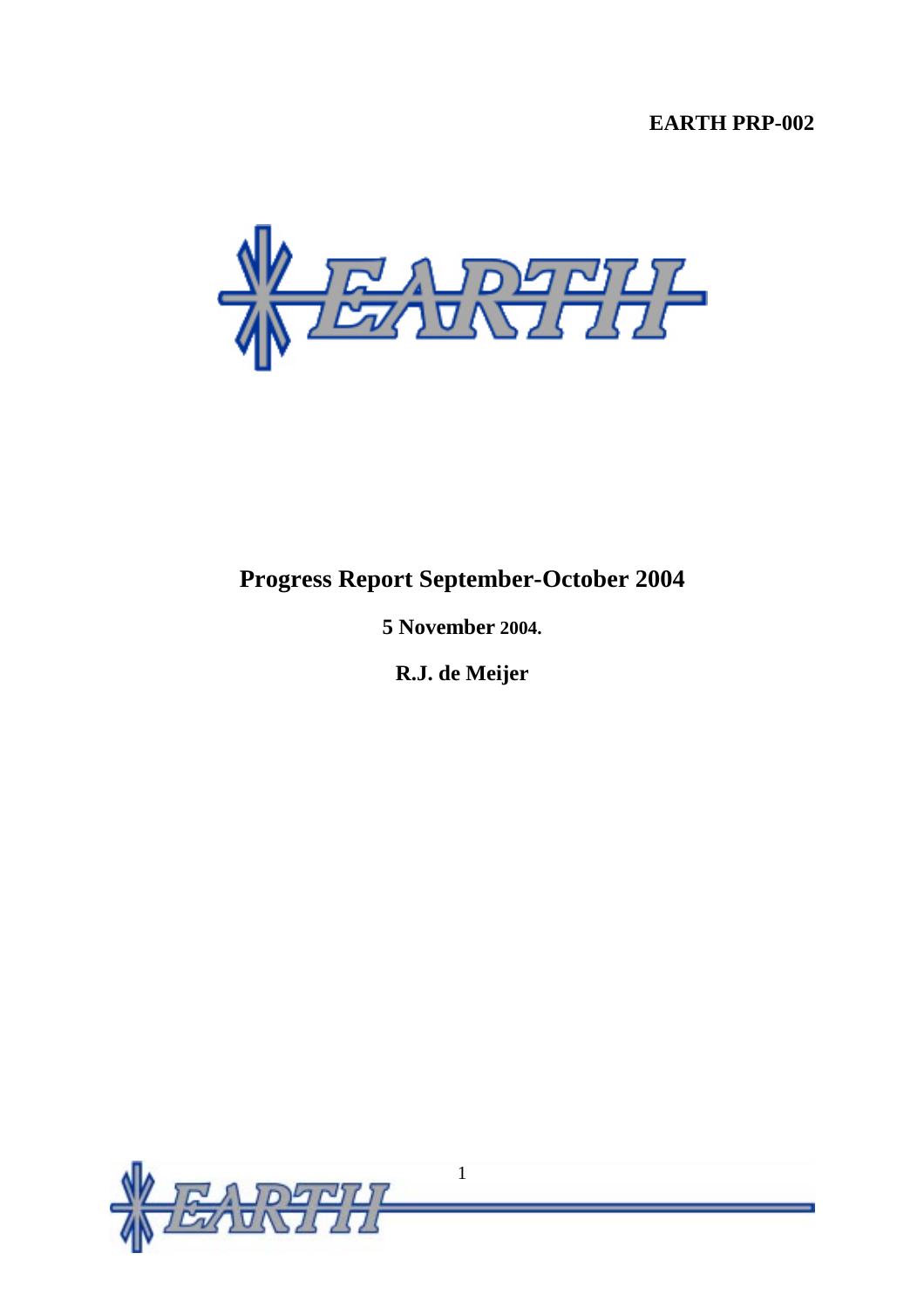This document presents an overview of the essential events related to the Earth AntineutRino TomograpHy (EARTH) programme in the period September-October, 2004. This is the second progress report: the first one covered the period May-August 2004.

#### **Funding**

With the startup funding by ASTRON and the matching in manpower by the KVI, the programme has been declared started on 1 September 2004. Several attempts to obtain a written confirmation from the South African National Research Foundation (NRF) have not yet been obtained, but in practice the people at iThemba LABS and the University of Cape Town (UCT) are working on the programme as agreed.

On 21 September 2004 separate meetings took place with Dr. H. Chang, director of the Dutch funding agency for physics research FOM, en dr. S.K. Kuipers, chairman of the Board of the Rijksuniversiteit Groningen.

In the meeting with Dr. Chang we asked for help and advice from FOM to realise EARTH. It is well-known that the present financial situation of FOM prohibits a direct support by FOM. As a first step dr. Chang proposes that he will mention EARTH in his meeting with the FOM board. He will ask the board members to invite the EARTH-team to present the proposal to them at their institutes.

In the meeting with Dr. Kuipers he states that the Board of the Rijksuniversiteit Groningen in principle has a positive attitude towards EARTH, but is somewhat concerned about the use of the location of Curaçao.

#### **Curaçao**

Ad van den Berg and Rob de Meijer met prime minister Ys of the Dutch Antilles, and the minister plenipotentiary, Mr Comenencia at the Antillenhuis, The Hague, on 2 September. After a presentation of the programme and the potential benefits for Curaçao, a discussion takes place on the potential of the programme for Antillean industry and the possibilities to start education of potential employees at a Curaçao laboratory. One of the suggestions is to establish per year three bursaries for which high-school students can compete and that will allow them to study physics at the University in Groningen with special supervision of the KVI. The possibilities have to be explored to find the needed funding: for example one scholarship by the Antillean government, one by the Rijksuniversiteit Groningen and one from a private organisation. The private organisation has responded positively.

The Antillean government invites members of the EARTH-team to visit Curaçao. Together with Mr Comenencia we are preparing a visit to Curaçao in the first week of January. During the visit we like to get in contact with the authorities, industries and especially contacts with the Technical Faculty of the university of the Netherlands Antilles and a couple of high schools. Moreover we like to visit a possible site for the antenna. As part of the preparations of the visit Emiel van der Graaf collects information on the (deep) geology of Curaçao. For this purpose we met with geologist prof. em. Beets on 14 October.

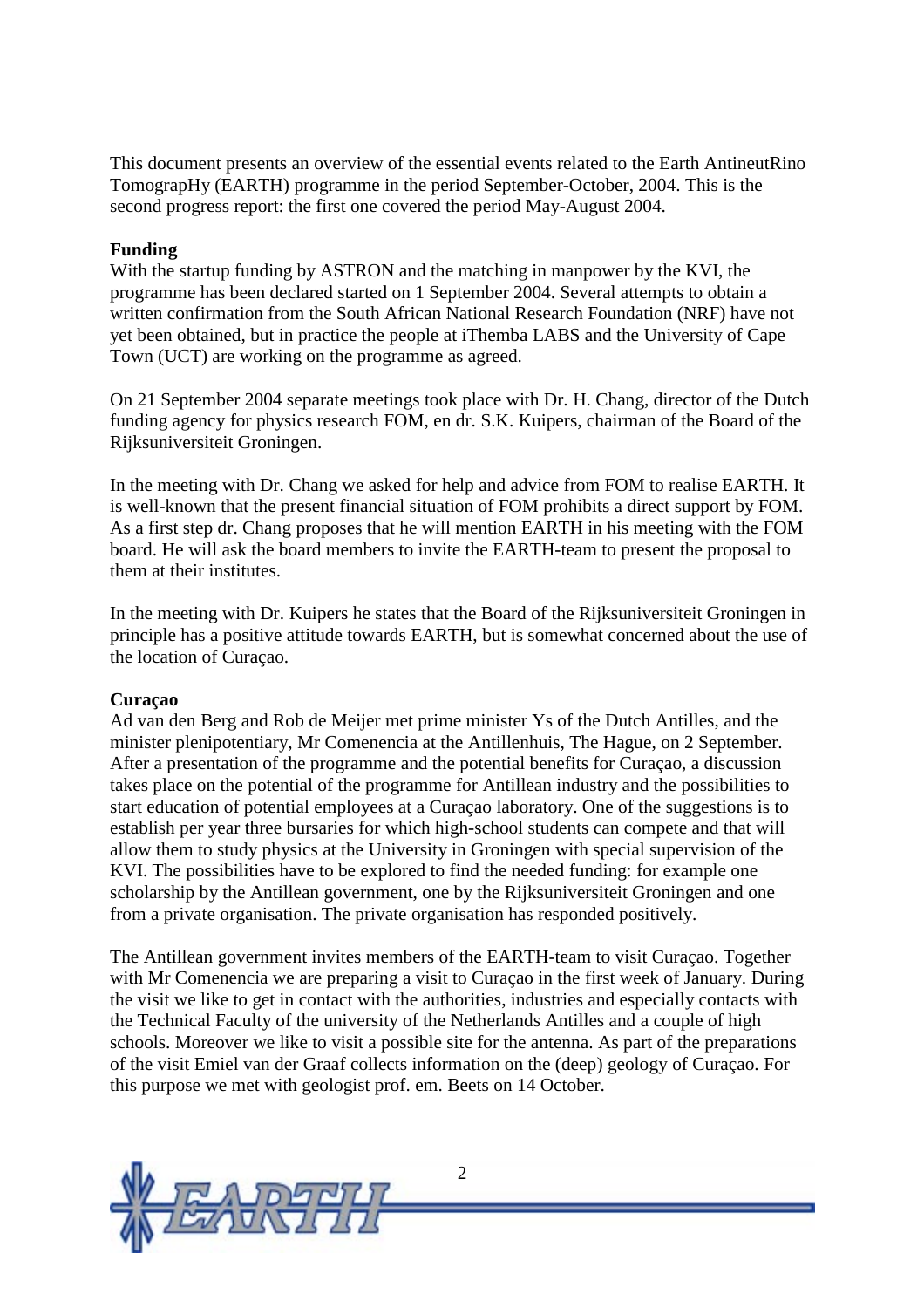#### **Industrial partners**

From a very early stage on Focus Oil and Gas has been connected to EARTH. In Groningen Technology Centre Northern Netherlands (TCNN) has been active in attracting industry to the programme. TCNN and the Dutch drilling consulting firm, FOCUS OIL and Gas, prepare a proposal for a feasibility study on the required drilling technology. In this framework KVI will prepare an overview of information available on the (deeper) geology of Curaçao.

On 30 September a meeting, organised by TCNN, took place between a number of representatives of industries in the northern part of The Netherlands. The aim of the meeting is to extend the participation of industrial partners in the EARTH especially in the first phase of EARTH. The meeting was organised by TCNN in collaboration with KVI.

After an introduction of the people around the table, Rob de Meijer (EARTH/KVI) gives a more general overview of the aim, the plans and the technological challenges of the programme EARTH. Next Heinrich Wörtche (EARTH/KVI) describes the various challenges in more detail. The presentations are interrupted several times by participants asking questions. A lively discussion starts afterwards. From a round along the table it becomes clear that all participants consider the project from technological point of view feasible. It becomes clear that the operating temperature is a crucial condition for the feasibility of a working detector and that it should be kept as low as possible. For the further development we aim at a maximum temperature of 50ºC. Because of a lackof information the question at which depth this temperature is reached in Curaçao has to be left open. Moreover it has to be seen if the layer of the overlaying rock will be sufficient for the shielding against muons.

TCNN represented by Patrick Cnubben gives an overview for funding of the work by the companies. He identifies five possible topics for feasibility studies performed in collaboration with industry: scintillator material, photo detectors, electronics, power supplies (heat exchanger & detector cooling), detector housing. TCNN, represented by Arno Gielen, contacted the participants to find out that five companies will join Focus Oil and Gas, Beverwijk in the EARTH Industrial Consortium. TCNN is preparing a consortium agreement. The partners are listed at the end of this document.

3

#### **Detector development**

The South-African team has experimentally simulated antineutrino detection by using an existing test cell to investigate the feasibility of delayed neutron detection and particle identification based on pulseshape discrimination. The cell is filled with a liquid scintillator doped with B. Digital scopes with a variety of bandwidths are used to determine where the limit is of information to be gained out of the pulses. Pulse characteristics useful for pulse shape discrimination have been



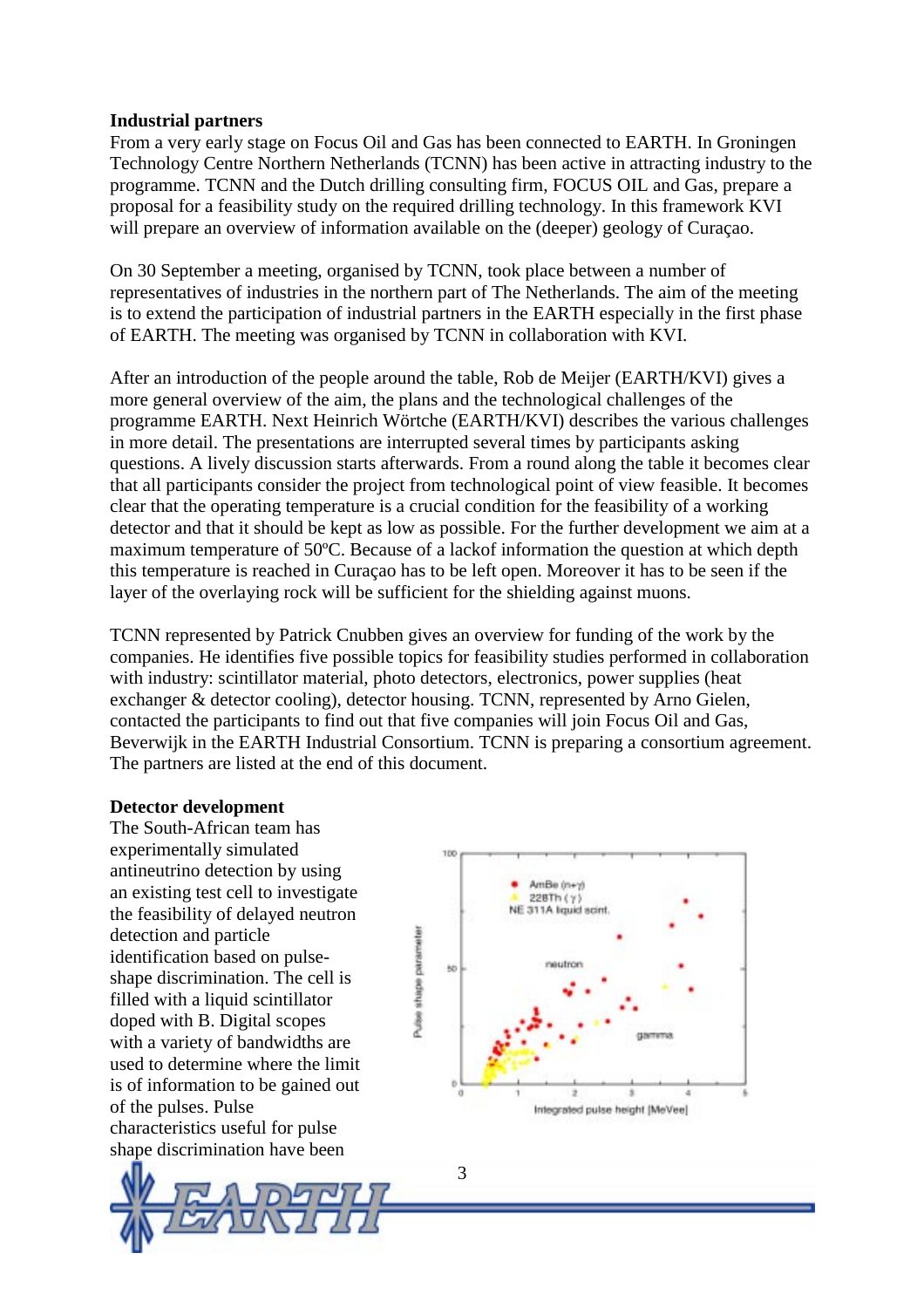investigated. A start has been made using a double photomultiplier tube setup on a NE213 scintillator to look at the sensitivity of the correlation of pulse height and distance from the tube face.

In experiments with an AmBe source producing both neutrons and gamma rays and a  $^{228}$  Th source, only producing gamma rays, they investigated pulse-shape discrimination. Preliminary data are presented in the figure. It shows the variation of the pulse-shape parameter with integrated pulse height for neutrons and gamma-rays. The neutrons are detected via recoil protons.

In South Africa two routes are being followed in simulations. The quick approach is using a Python programme to visualise results from kinematic calculations as a useful tool to determining an optimum size and shape of the detector. For this a Monte Carlo programme to simulate the operation of the proposed antineutrino detector was written. The first calculations were made and the results of the simulations are consistent with those presented in the references quoted. In the more thorough and time-consuming route, the problem is being defined with MCNP-X to help verify the optimum detector parameters.

In Groningen Monte Carlo simulations are being used to start investiging the feasibility of directional sensitivity for antineutrino detection. One of the first obstacles to be surmounted is the fact that standard models

such as coded in MNCP do not treat interactions between antineutrinos and matter. The latest version of MCNP-X, fortunately, allows simulating correlated emission of particles. Initially the kinematics of the antineutrino capture and its subsequent emission of a positron-neutron pair was investigated for several energies in the range of 2 MeV (geoantineutrinos) to 50 MeV (supernova antineutrinos). In a paper Beacom and Vogel give the basis for the kinematics. The



calculations confirm that the positron has hardly any directional emission preference but contains the energy information of the captured antineutrino. The neutron energy is small, but it is preferentially emitted in the direction of the incoming antineutrino.

The figure shows the range distribution of the neutrons for a number of incoming antineutrino energies in a scintillator doped with Boron. It shows that the range of the neutrons depends on the energy of the antineutrinos. This information plays an important role in the design of the directional sensitive detector.

#### **Scientific partners**

In addition to South Africa, physicists at Münster, Germany, have already expressed interest in EARTH. The appointment of prof. Chr. Weinheimer by 1 October opens new avenues of



4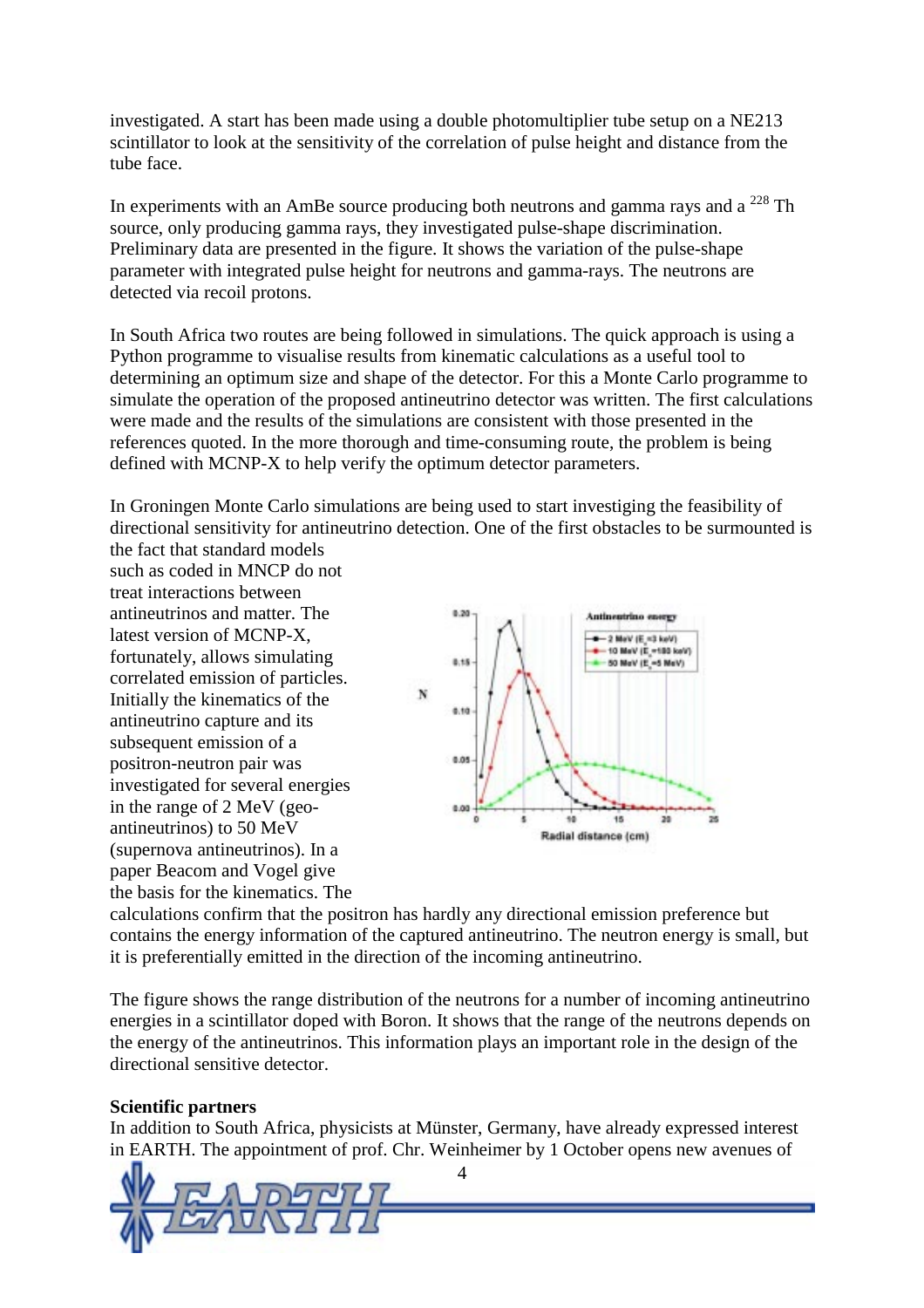collaboration between physicists at Münster and at the KVI. Prof. Weinheimer is one of the leading scientists in the experiment KATRIN at Karlsruhe aiming at an accurate determination of the (anti)neutrino mass via beta-decay of tritium. A discussion took place on how to exchange participation: KVI participating in KATRIN, whereas Münster will like to continue to work with the KVI cyclotron AGOR and will participate in EARTH. The AGOR experiments are related to the nuclear matrix elements in double  $\beta$ -decay.

In view of the anticipated collaboration prof. Weinheimer gave a seminar at the KVI on 1 October, whereas prof. de Meijer gave a colloquium in Münster on 25 October. After the colloquium it was discussed how such collaboration could be extended to LOFAR and whether EU-funds could be tapped to provide finances for the collaboration efforts. At this time the possibilities are investigated from both sides.

#### **Industrial applications**

Emiel van der Graaf discussed at NRG-Petten, NL possible application of compact antineutrino detectors for monitoring nuclear power plants on 26 May. NRG is interested in collaboration. A meeting is set for 17 November 2004.

# **Seminars and presentations.**

R.J. de Meijer, *Earth AntineutRino TomograpHy*, Antillenhuis, The Hague, 2 September 2004.

A.M. van den Berg, *Stand van zaken en vooruitzichten voor ASTRON-gerelateerde neutrino projecten*, KVI, Groningen, September 2004

A.M. van den Berg, *Bringing together two extremes in neutrino detection: from low to the highest energies*, 2<sup>nd</sup> Dutch Astroparticle physics meeting, 24 September 2004.

R.J. de Meijer, *Earth AntineutRino TomograpHy*, TCNN, 30 September 2004.

H.J. Wörtche, *Earth AntineutRino TomograpHy: Nuts and Bolts*, TCNN, 30 September 2004.

R.J. de Meijer, *Antineutrinos to explore Terra Incognita*, Colloquium, Physics Department, University of Münster, Germany, 25 October 2004.

M. Maucec, Monte Carlo simulations of neutron and positron distribution from inverse beta decay, Fall meeting Dutch Physical Society Meeting, Lunteren 29 October 2004.

# **Publications and publicity***.*

• In popular scientific journals articles appeared that mentioned the antineutrino antenna at Curaçao.:

Antilliaans Dagblad, *Antineutrino's,* 28 September 2004.

# **Website and ppt-mastersheet.**

A beginning is made to have a web site. Initially it will be part of the KVI website. A document has been produced as basis. Moreover a logo has been designed.

For Power Point presentations a background sheet is available for members of the consortium.

# **Teams.**

The Dutch team consists of: • KVI: Dr. A.M. van den Berg (0.25 fte) Dr. E.R. van der Graaf (0.1 fte)



5